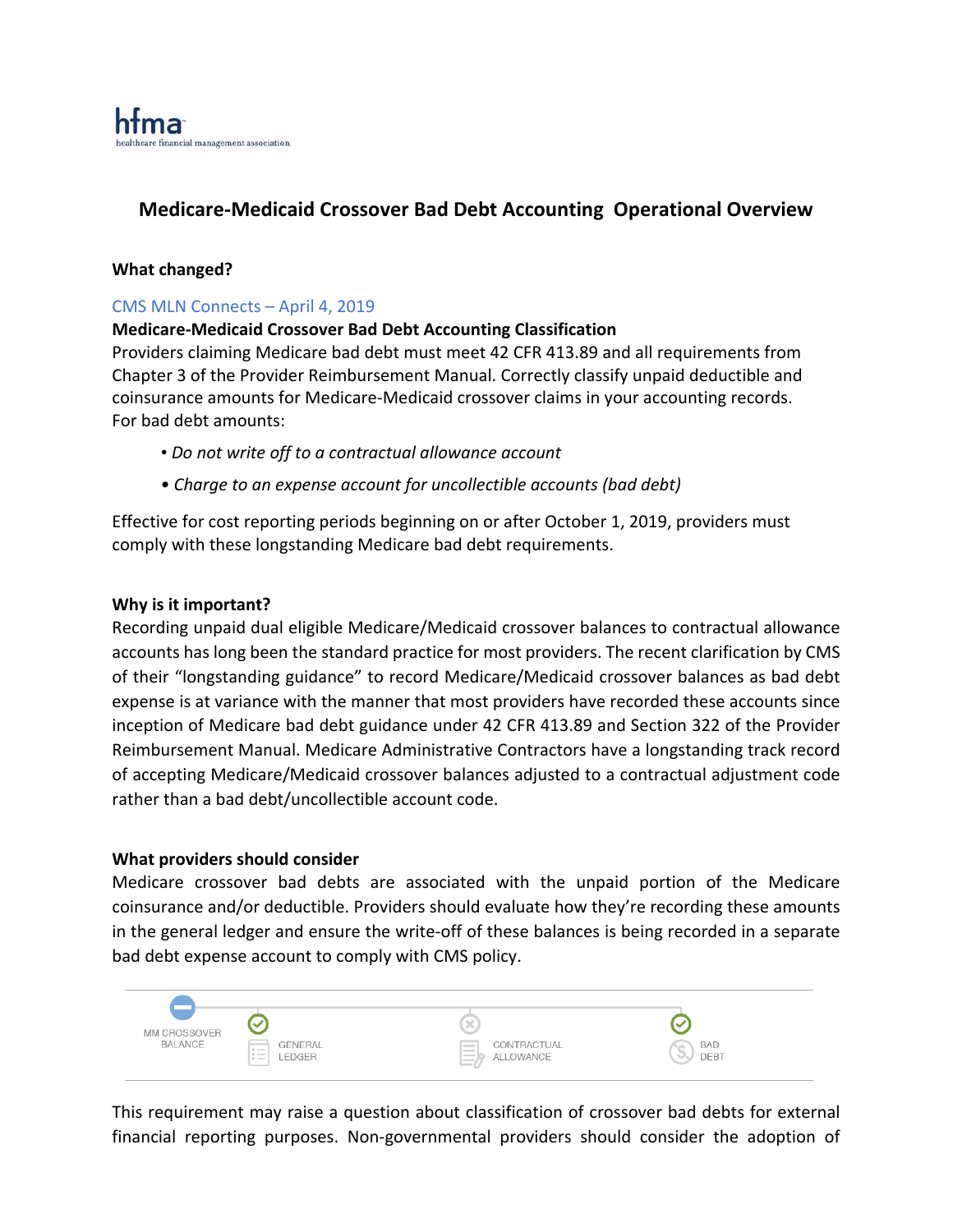Accounting Standards Codification ("ASC") Topic 606 Revenue from Contracts with Customers, which was issued by the Financial Accounting Standards Board ("FASB") in 2014 and is effective for nonpublic companies for annual reporting periods beginning after December 15, 2018 and public companies for periods beginning after December 15, 2017. Although ASC Topic 606 provides authoritative guidance regarding how and when organizations shall report revenue in external financial statements prepared in accordance with generally accepted accounting principles ("GAAP"), this new guidance does not impact how an organization classifies and tracks financial information in its general ledger and internal-use financial statements, or in non-GAAP filings with regulatory authorities.

While CMS requires crossover bad debts to be charged to a bad debt "expense" account, such patient-related bad debts and uncollectible accounts are generally considered **"implicit price concessions"** under Topic 606 and are thus reported as reductions of net patient revenue in external financial statements. Although this technical nomenclature is new, the classification of bad debts and uncollectible accounts as a component of net patient revenue is consistent with existing accounting guidance. Prior to Topic 606, substantially all acute-care providers were already required to present bad debts and uncollectible accounts as a direct reduction of net patient revenue rather than an operating expense in their external financial statements.

Governmental providers are exempt from the requirements of Topic 606 and other FASB guidance, and instead follow the accounting standards promulgated by the Governmental Accounting Standards Board ("GASB") in preparing external financial statements in accordance with GAAP. Similar to the non-governmental providers that follow Topic 606 for revenue recognition, governmental providers that follow GASB accounting rules are required to report all bad debts and uncollectible accounts as a direct reduction of net patient revenue, rather than as an operating expense item.

The required GAAP presentation of bad debts and uncollectible accounts for external financial reporting as a component of net patient revenue, rather than an operating expense, does not impact the economic nature or substance of what constitutes a bad debt and a contractual adjustment, and does not dictate how a provider shall code and classify such amounts in its general ledger, internal-use financial statements, and non-GAAP regulatory filings with CMS. The bottom line is that while CMS' recent guidance on this matter may appear inconsistent with GAAP external reporting requirements, providers should classify crossovers in their internal accounting records as Medicare Crossover Bad Debt to comply with CMS requirements while appropriately reporting such activity and balances for financial purposes according to GAAP.

Providers should be prepared to evidence the proper internal general ledger classification of crossover bad debts for CMS reimbursement purposes (i.e., as a bad debt/uncollectible account) and to reconcile such amounts to those presented as "implicit price concessions" in external financial statements prepared in accordance with GAAP. Crossover bad debt adjustments in the GL should be identifiable by name and description and structured as similarly as possible to traditional Medicare bad debt adjustments.